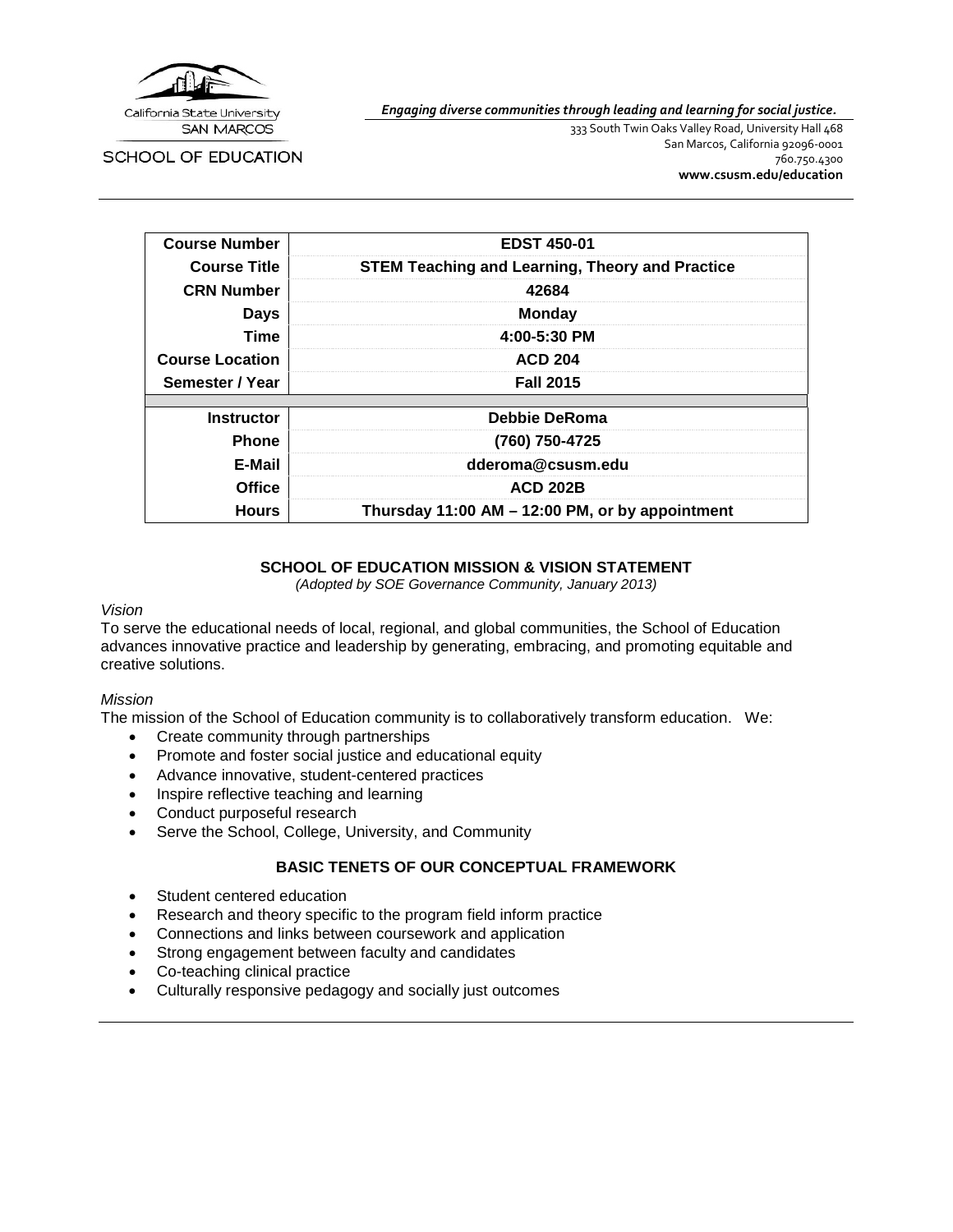## **COURSE DESCRIPTION**

Designed for students serving as Learning Assistants (LA), Tutors, Teaching Assistants (TA), or Supplemental Instructors (SI) in undergraduate STEM courses. Integrates educational theory, pedagogy, and practice as well as touching on theoretical issues such as conceptual development, conceptual change, collaborative learning, technology in education, and students' conceptions of various topics in mathematics and science. Focuses on practical issues encountered in facilitating learning, managing the classroom, formative and summative assessment, curricula, and differentiating instruction in a collaborative environment.

## **Course Prerequisites**

Accepted as a CSUSM LA, TA, or SI for Fall 2015.

## **Course Objectives**

The primary objectives of this course are as follows:

- To provide participants' with the knowledge, confidence, and skills necessary to be successful peer educators
- To expand participants' understanding of effective methods of college teaching and instructional strategies
- To develop participants' ability to apply educational theory and relevant research in a classroom environment
- To increase participants' awareness of careers in math and science teaching

## **Credit Hour Policy Statement**

Per the University Credit Hour Policy:

- Students are expected to spend a minimum of two hours outside of the classroom each week for each unit of credit engaged in learning.
- The combination of face-to-face time, out-of-class assignments, peer observations, and group projects totals at least the minimum of 45 hours per unit of credit.

# **REQUIRED TEXTS, MATERIALS AND ACCOUNTS**

There is no required text for this course. Weekly course readings will be available online through Cougar Courses (CC).

### **Course Material Available**

#### **Cougar Courses**

The course syllabus, LA contracts, weekly readings, handouts, videos, and directions and rubrics for major assignments can be found on the Cougar Courses site (http://cc.csusm.edu/). Be sure to set your preferred email in your profile settings so you receive important announcements and communications. It is your responsibility to check the course site regularly and bring any issues to the instructor's attention.

## **COURSE LEARNING OUTCOMES**

Upon successful completion of this course, students will (be able to):

- Identify univocal vs. dialogic discourse in a STEM classroom
- Apply appropriate questioning strategies in their work as an LA, TA, Tutor, or SI
- Describe the role of formative assessment and the importance of eliciting student thinking in the STEM classroom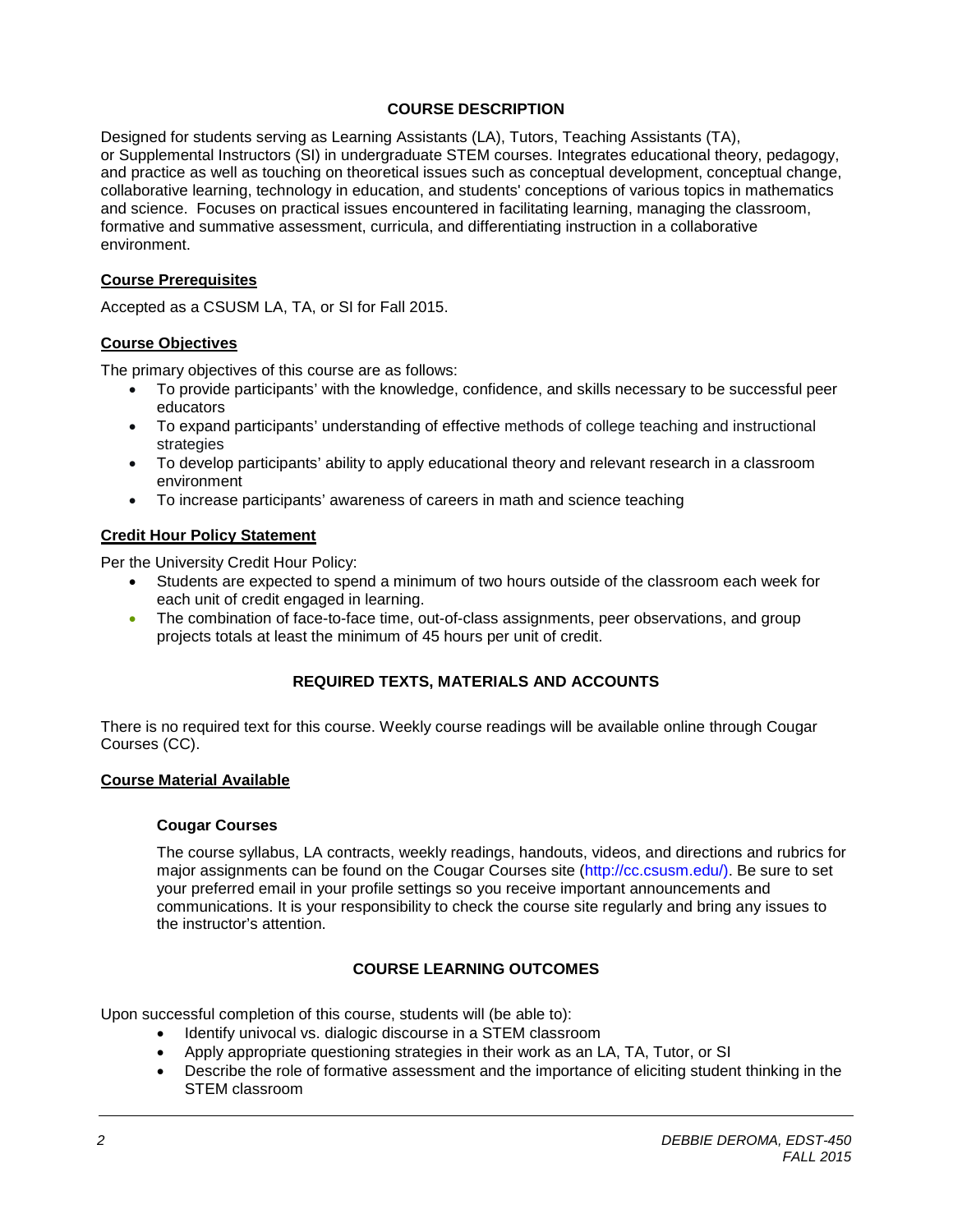- Utilize student preconceptions to design learning/teaching scenarios
- Manage group investigations related to a topic/concept in their fields of expertise
- Evaluate student activity to recognize examples of "doing science" vs. "doing school" Identify the intellectual activity of STEM teaching, including the ongoing opportunities to do math or do science as a teacher

# **GENERAL CONSIDERATIONS**

## **School of Education Attendance Policy**

Due to the dynamic and interactive nature of courses in the School of Education, all candidates (course participants) are expected to attend all classes and participate actively. At a minimum, candidates (course participants) must attend more than 80% of class time, or s/he may not receive a passing grade for the course at the discretion of the instructor. Individual instructors may adopt more stringent attendance requirements. Should the candidate (course participants) have extenuating circumstances, s/he should contact the instructor as soon as possible. *(Adopted by the COE Governance Community, December, 1997).*

# **CSUSM Academic Honesty Policy**

Students will be expected to adhere to standards of academic honesty and integrity, as outlined in the Student Academic Honesty Policy. All assignments must be original work, clear and error-free. All ideas/material that are borrowed from other sources must have appropriate references to the original sources. Any quoted material should give credit to the source and be punctuated accordingly.

Academic Honesty and Integrity: Students are responsible for honest completion and representation of their work. Your course catalog details the ethical standards and penalties for infractions. There will be zero tolerance for infractions. If you believe there has been an infraction by someone in the class, please bring it to the instructor's attention. The instructor reserves the right to discipline any student for academic dishonesty, in accordance with the general rules and regulations of the university. Disciplinary action may include the lowering of grades and/or the assignment of a failing grade for an exam, assignment, or the class as a whole.

Incidents of Academic Dishonesty will be reported to the Dean of Students. Sanctions at the University level may include suspension or expulsion from the University.

Refer to the full Academic Honesty Policy at: [http://www.csusm.edu/policies/active/documents/Academic\\_Honesty\\_Policy.html](http://www.csusm.edu/policies/active/documents/Academic_Honesty_Policy.html)

### **Plagiarism**

As an educator, it is expected that each candidate (course participant) will do his/her own work, and contribute equally to group projects and processes. Plagiarism or cheating is unacceptable under any circumstances. If you are in doubt about whether your work is paraphrased or plagiarized see the Plagiarism Prevention for Students website [http://library.csusm.edu/plagiarism/index.html.](http://library.csusm.edu/plagiarism/index.html) If there are questions about academic honesty, please consult the University catalog.

### **Students with Disabilities Requiring Reasonable Accommodations**

Students with disabilities who require reasonable accommodations must be approved for services by providing appropriate and recent documentation to the Office of Disabled Student Services (DSS). This office is located in Craven Hall 4300, and can be contacted by phone at (760) 750-4905, or TTY (760) 750- 4909. Students authorized by DSS to receive reasonable accommodations should meet with their instructor during office hours or, in order to ensure confidentiality, in a more private setting.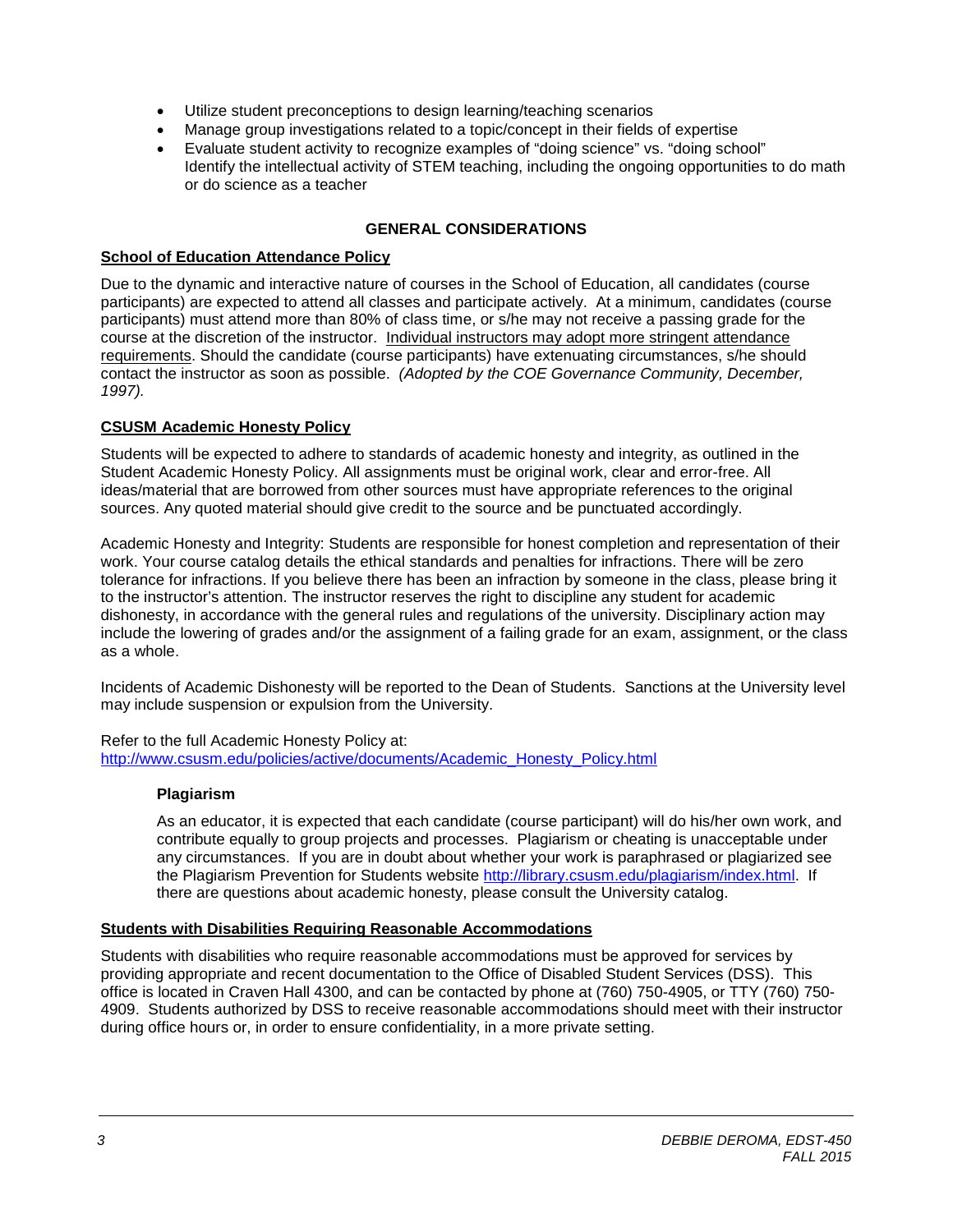# **All University Writing Requirement**

The CSUSM writing requirement of 850 words is met through the completion of the peer observation writeup, poster assignment, and weekly teaching and reading reflections. All writing will be assessed for content, organization, grammar, spelling, and format.

### **Use of Technology**

Candidates (Course participants) are expected to demonstrate competency in the use of various forms of technology (i.e. word processing, electronic mail, Moodle, use of the Internet, and/or multimedia presentations). Specific requirements for course assignments with regard to technology are at the discretion of the instructor. Keep a digital copy of all assignments for use in your teaching portfolio. All assignments will be submitted online, and some will be submitted in hard copy as well. Details will be given in class.

#### **Electronic Communication Protocol**

Electronic correspondence is a part of your professional interactions. If you need to contact the instructor, email is often the easiest way to do so. It is my intention to respond to all received e-mails in a timely manner. Please be reminded that e-mail and on-line discussions are a very specific form of communication, with their own nuances and etiquette. For instance, electronic messages sent in all upper case (or lower case) letters, major typos, or slang, often communicate more than the sender originally intended. With that said, please be mindful of all e-mail and on-line discussion messages you send to your colleagues, to faculty members in the School of Education, or to persons within the greater educational community. All electronic messages should be crafted with professionalism and care.

Things to consider:

- Would I say in person what this electronic message specifically says?
- How could this message be misconstrued?
- Does this message represent my highest self?
- Am I sending this electronic message to avoid a face-to-face conversation?

In addition, if there is ever a concern with an electronic message sent to you, please talk with the author in person in order to correct any confusion.

### **COURSE REQUIREMENTS AND GRADED COURSE COMPONENTS**

### *Key Assignments*

This course is a seminar, and its success will depend on the active participation of all members in helping to shape the content and its relevance. Our primary activity will be in-depth discussions of course topics and readings. Requirements include the following:

- 1. *Class Discussion/Participation (20%) –* Class members are expected to attend every class session and contribute to class discussions. The purpose of these discussions is to help us as individuals, and as a group, develop meaningful interpretations of the ideas conveyed by the readings, and to make connections to the class members' teaching experiences. There will be weekly questions about the assigned article(s).
- 2. *Weekly Quick-Writes (15%) –* Each class member is expected to respond to a collection of questions based on the weekly article reading. Quick-writes will be completed at the start of each class meeting.
- 3. *Weekly Teaching Reflections (15%) –* Each LA is expected to spend approximately 4-7 hours per week working with STEM undergraduates in collaborative, learner-centered environments. Using this experience as a guide, fill out weekly teaching reflection questions. Post responses to CC. These reflections may be shared with the CSM lead faculty; however, LA names – not departments/courses – will be removed. \*\*NOTE\*\* After several weeks, if you have only interacted with a handful of students (and/or mainly on an individual basis), contact your LA course instructor (me).
- 4. *Peer Observation (15%) –* (A.) Each LA will complete and submit a written summary of a field observation of another LA. During the LA Seminar, you also will have a consultation session with the LA you observed. (Likewise, you also will be observed and participate in a consultation session.)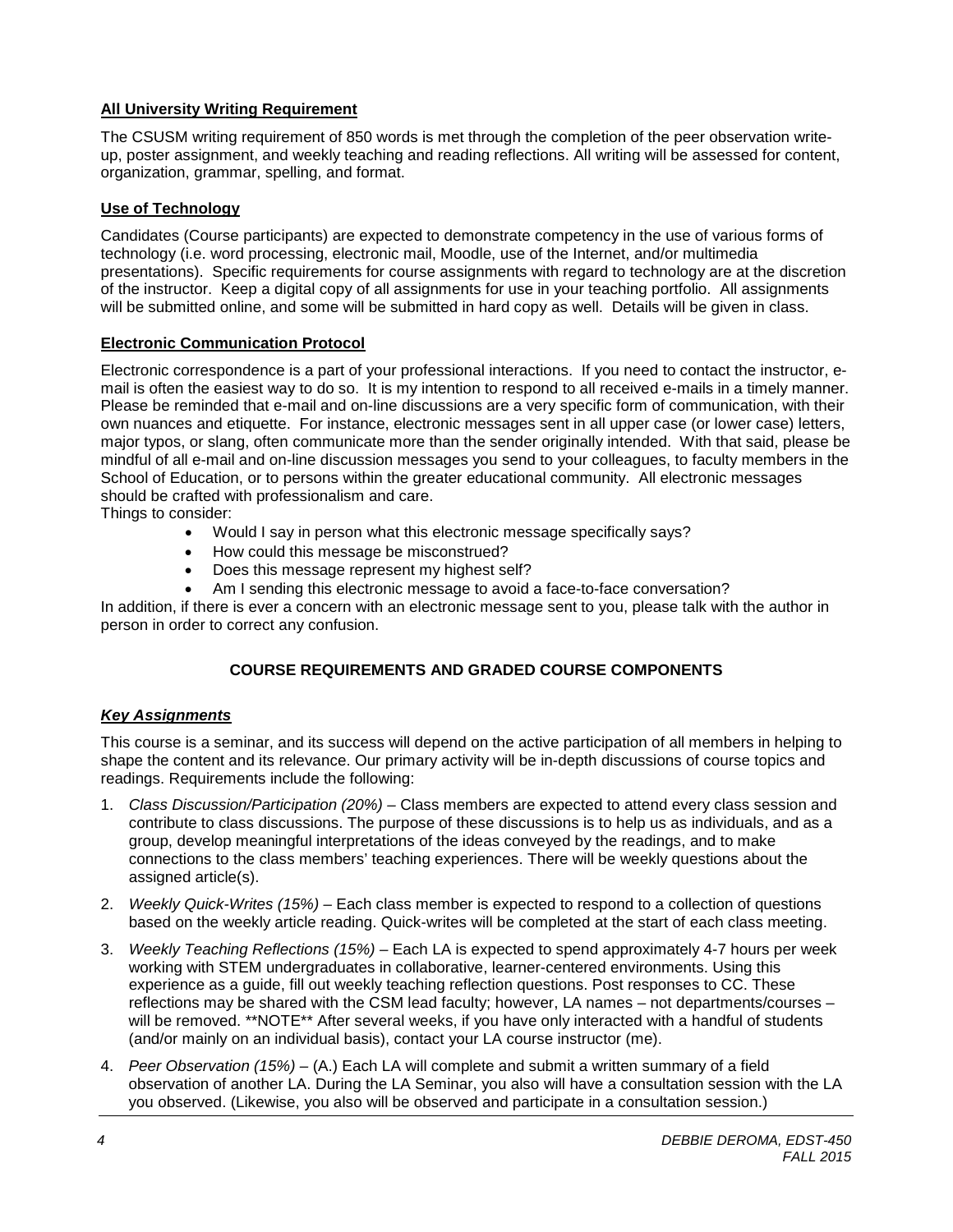- 5. *Poster Assignment (20%)* Working individually or in pairs, students will develop and present a poster that describes how their views of teaching and learning have changed over the course of the semester. The poster will be shared with faculty and fellow students.
- 6. *Weekly Meetings with Lead Faculty in Mathematics and Science to Plan Instruction (15%) –* Each week, LAs are responsible for meeting with the CSM lead faculty to plan and reflect on instruction and to discuss student achievement. Students cannot pass the LA Seminar course if they fail to meet with the Lead Instructor each week. \*\*NOTE\*\* If you find that your Lead Instructor is not meeting with you, notify your LA course instructor immediately so that this can be corrected.

# **Grading Standards**

This course is graded as Credit / No Credit. The following activities contribute to the course grade:

| <b>Activity</b>                                     | <b>Points</b><br><b>Possible</b> | % Total<br>Grade |
|-----------------------------------------------------|----------------------------------|------------------|
| <b>Attendance &amp; Class Participation</b>         | 60                               | 20%              |
| Weekly In-Class Quick Writes (3pts each X 15)       | 45                               | 15%              |
| <b>Weekly Teaching Reflections (3pts each X 15)</b> | 45                               | 15%              |
| <b>Observation Assignment</b>                       | 45                               | 15%              |
| <b>Poster Assignment</b>                            | 60                               | 20%              |
| <b>Weekly Meetings with Faculty</b>                 | 45                               | 15%              |
| Total                                               | 300                              | 100%             |

### **Final Exam Statement**

There is no final examination for this course. The poster presentation during Week 15 (12/7/15) serves as the culminating project for the course.

### **Policy on Late/Missed Work**

Unless *prior arrangements* have been made with the instructor, work submitted past the due date will be reduced by one letter grade for each week it is late. Work received over two weeks late may receive no credit. One point will be deducted for all reflections submitted more than one week late. Two points will be deducted for all reflections submitted more than two weeks late.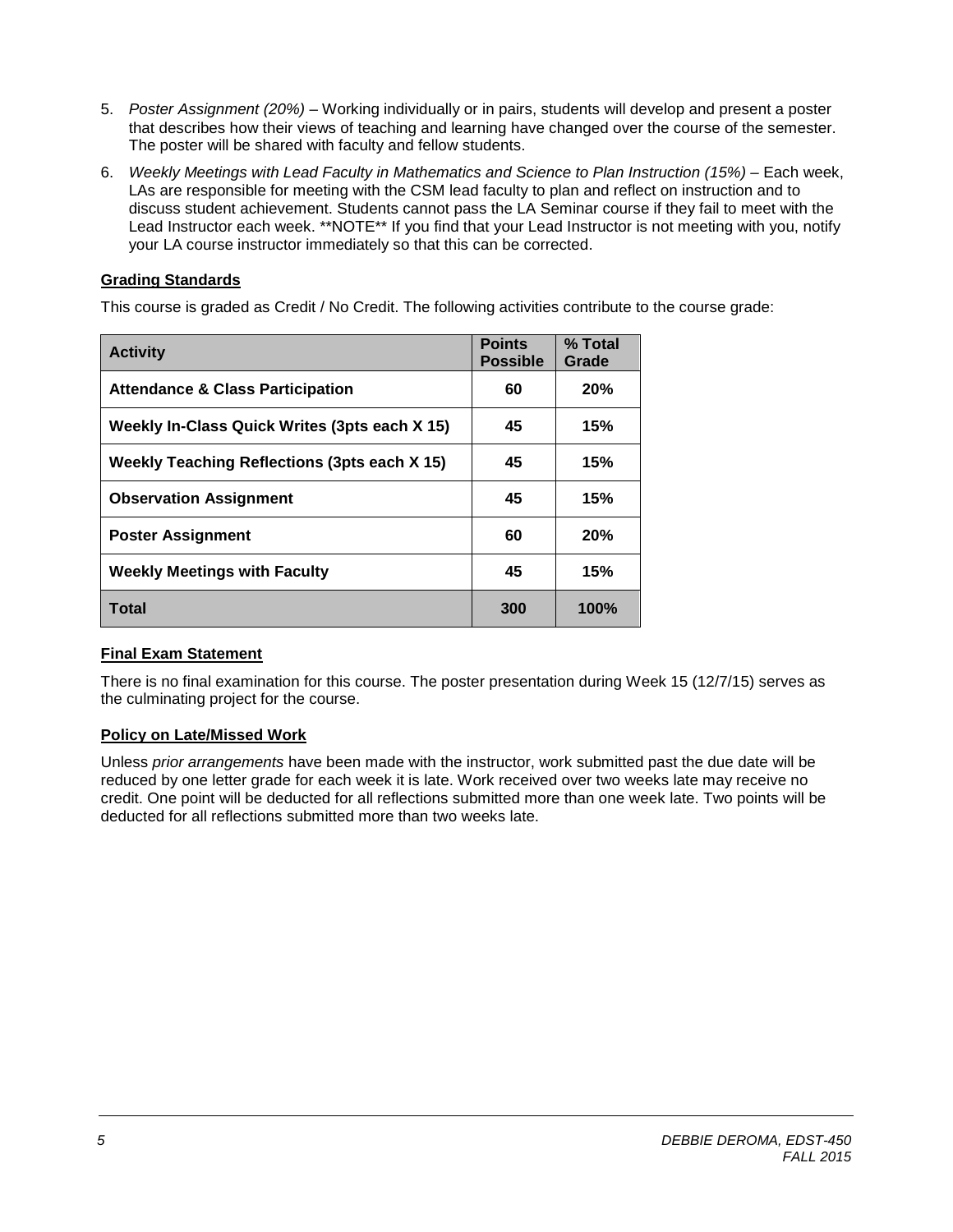# **TENTATIVE\* SCHEDULE**

|                    |                                                                         | <b>Reading/Assignment</b>                                                                                                                                                                                                                                                                                  |  |  |
|--------------------|-------------------------------------------------------------------------|------------------------------------------------------------------------------------------------------------------------------------------------------------------------------------------------------------------------------------------------------------------------------------------------------------|--|--|
| <b>Date</b>        | <b>Topic</b>                                                            | (Readings are to be completed BEFORE class.<br>Teaching reflections due by midnight Friday.)                                                                                                                                                                                                               |  |  |
| Week 1<br>8/31/15  | Introduction to Being an LA<br><b>Discuss LA contracts</b>              | <b>LA Entrance Survey</b>                                                                                                                                                                                                                                                                                  |  |  |
| Week 2<br>9/7/15   | Labor Day - NO CLASS                                                    | Week 1 Teaching Reflection                                                                                                                                                                                                                                                                                 |  |  |
| Week 3<br>9/14/15  | Classroom Discourse: Dialogic versus<br>Univocal                        | Knuth, E., & Peressini, D. (2001). Unpacking the<br>nature of discourse in mathematics<br>classrooms. Mathematics Teaching in the<br>Middle School. 6(5). 320-325.                                                                                                                                         |  |  |
| Week 4<br>9/21/15  | Questions and Questioning Strategies                                    | Trowbridge, L. W., Bybee, R. W., & Powell, J. C.<br>(2000). Questioning and discussion. In<br>Teaching secondary school science:<br>Strategies for developing scientific literacy<br>(1st ed). Upper Saddle River, NJ: Merrill.<br>Week 3 Teaching Reflection<br>LA Contract - signed by professor         |  |  |
| Week 5<br>9/28/15  | Learning Theory I: Mental Models<br>Discuss protocol for LA observation | Redish, E. (1994). Implications of cognitive<br>studies for teaching physics. American<br>Journal of Physics. 62(9).<br>Week 4 Teaching Reflection                                                                                                                                                         |  |  |
| Week 6<br>10/5/15  | <b>Formative Assessment</b><br>Guest Speaker: Professor Ed Price        | Nicol, D.J. & MacFarlane-Dick, D., (2006).<br>Formative assessment and self-regulated<br>learning: A model and seven principles of<br>good feedback practice. Studies in Higher<br>Education.<br>Week 5 Teaching Reflection                                                                                |  |  |
| Week 7<br>10/12/15 | <b>Mindsets</b>                                                         | Dweck, C. (2008). Mindsets and Math/Science<br>Achievement. Carnegie Corporation of New<br>York-Institute for Advanced Study<br><b>Commission on Mathematics and Science</b><br>Education. 31(2), 198-218.<br>Week 6 Teaching Reflection                                                                   |  |  |
| Week 8<br>10/19/15 | <b>Student Ideas in Content Areas</b>                                   | See miscellaneous articles posted on CC relevant<br>to topic areas.<br>Week 7 Teaching Reflection                                                                                                                                                                                                          |  |  |
| Week 9<br>10/26/15 | Cooperative Learning & Motivation<br>Debrief LA observations            | Frey, N., Fisher, D., Everlove, S. (2009). Defining<br>Productive Group Work. In Productive Group<br>Work. Alexandria, VA: ASCD.<br>Frey, N., Fisher, D., Everlove, S. (2009).<br>Promoting Face-to-Face interactions. In<br>Productive Group Work. Alexandria, VA:<br>ASCD.<br>Week 8 Teaching Reflection |  |  |
| Week 10<br>11/2/15 | LA Celebration & Recruitment Event                                      | Week 9 Teaching Reflection                                                                                                                                                                                                                                                                                 |  |  |